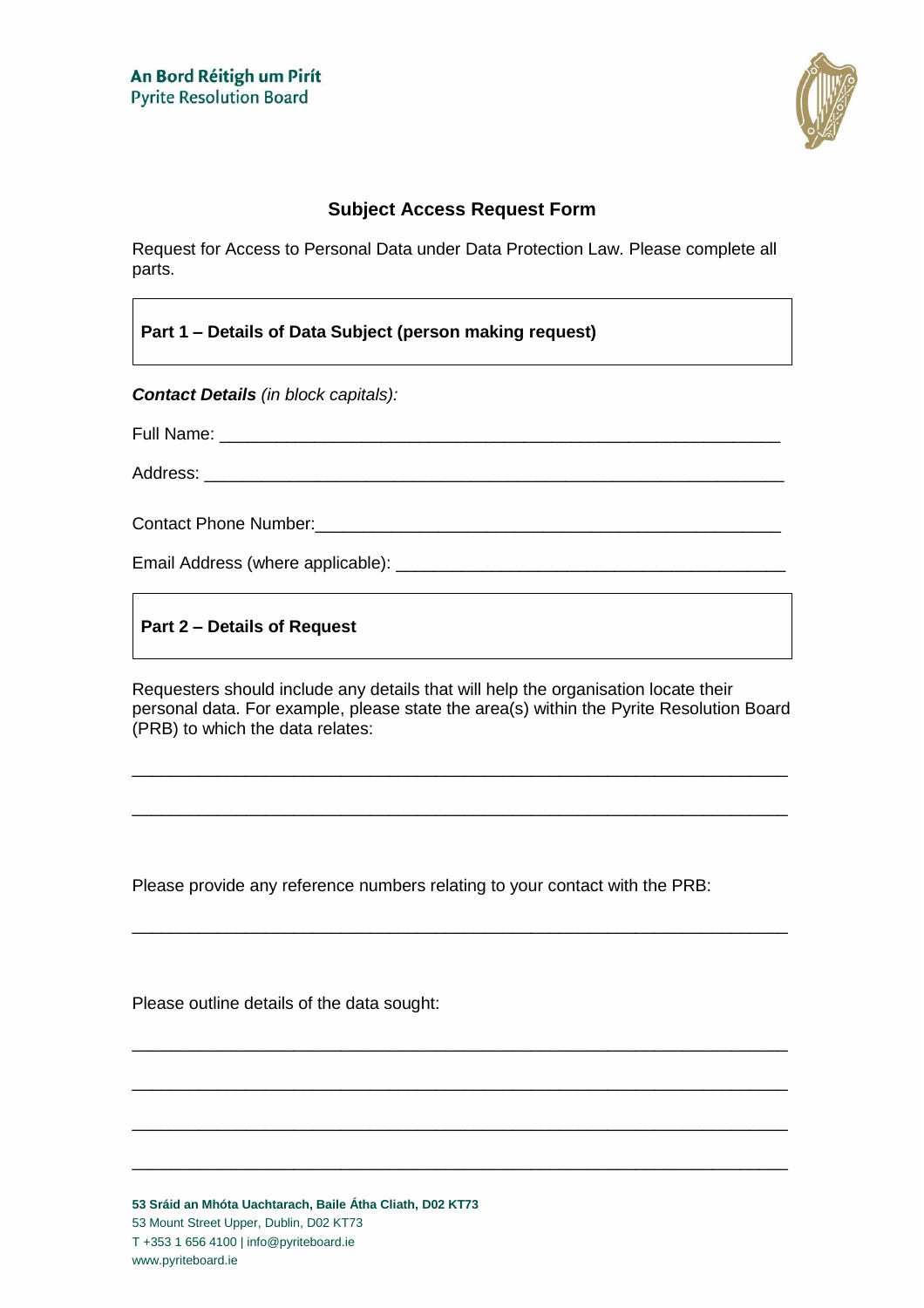

## **Part 3 – Verification of Identity**

In order for us to verify your identity, please provide a copy of photographic ID (Passport / Irish Driving Licence or Learner Permit / EU Member States ID cards / ML10 Form) and proof of address in the form of a copy of a recent utility bill, bank statement, or other official document.

Upon confirmation of identification, copies of your photographic ID and proof of addresses received will be securely deleted and / or destroyed, unless otherwise provided by law. A record of this processing will be kept for audit and accountability purposes.

*Please note that the PRB will be unable to commence processing your request or provide you with any information about your personal data, if it is not fully satisfied as to your identity. This is in order to ensure that personal data is not accidentally disclosed to the wrong person.*

**Part 4 - Declaration**

I declare that all the details I have provided in this form are true and complete to the best of my knowledge.

Signature of Requester \_\_\_\_\_\_\_\_\_\_\_\_\_\_\_\_\_\_\_\_\_\_\_\_\_\_\_\_\_\_\_\_\_\_\_\_\_\_\_\_\_\_\_\_\_\_\_\_\_\_

Date  $\Box$ 

Please return the completed form to:

**By email to** dpo@pyriteboard.ie

**By post to**  Data Protection Officer, Pyrite Resolution Board, 53 Mount Street Upper, Dublin 2, D02 KT73